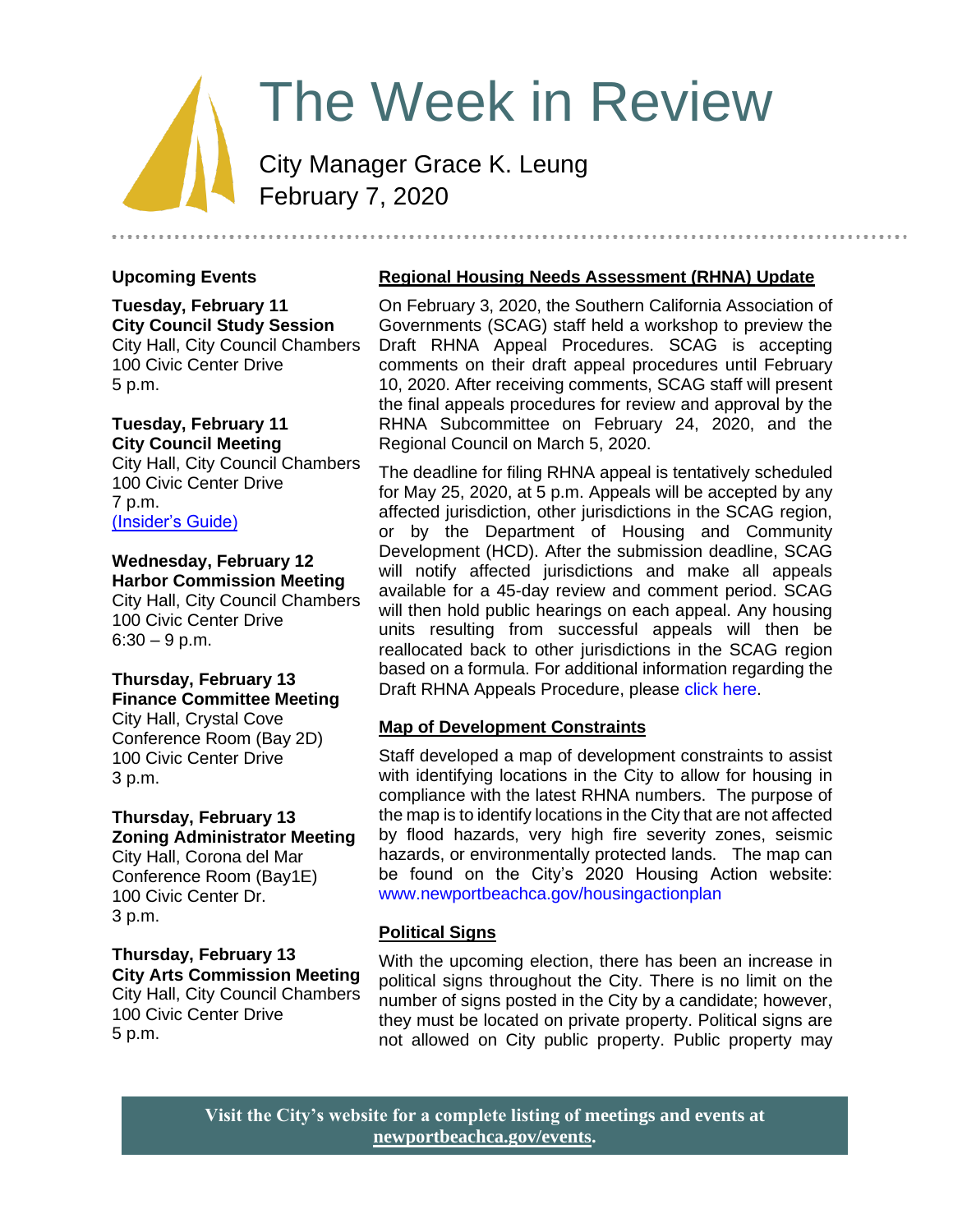# **Tuesday, February 18 Community Forum - CDBG 2020-24 Consolidated Plan**

Marina Park Community Center Bay Island Room (2nd Floor) 1600 W Balboa Blvd. 6:30 p.m.

include sidewalks, parkways, medians, and light poles. Code Enforcement and Public Works will remove all signs that are on public property. If you would like to report a political sign on public property please contact the Code Enforcement Division at 949-644-3215.

For frequently asked questions on political signs and other code violations, please visit:

[https://www.newportbeachca.gov/government/departments/](https://www.newportbeachca.gov/government/departments/community-development/code-enforcement-division/frequently-asked-questions-faq#C6) [community-development/code-enforcement](https://www.newportbeachca.gov/government/departments/community-development/code-enforcement-division/frequently-asked-questions-faq#C6)[division/frequently-asked-questions-faq#C6](https://www.newportbeachca.gov/government/departments/community-development/code-enforcement-division/frequently-asked-questions-faq#C6)

# **CDD Fourth Quarter Report (October – December 2019)**

The Community Development Department Fourth Quarter Activity Report is now available at [www.newportbeachca.gov/cdd.](http://www.newportbeachca.gov/cdd) The report compiles operational statistics to illustrate the volume of business activity that the Department handles on a quarterly basis. The last quarter of 2019 was extremely busy! The Building Division took in 10 times the number of new construction/major remodel project plan submittals during the last three working days of 2019 in comparison to a typical workweek. The significant increase in submittals is attributable to new California Building Codes that became effective January 1, 2020. Code Enforcement experienced a 10 percent increase of new cases and 22 percent increase in inspections while maintaining their response time service levels. Both the Planning Division and the System and Administration Division were busy processing nearly 70 percent more cases than third quarter. Most of the cases are for Zoning Compliance and Coastal Development Permits.

#### **Community Meeting for CDBG Consolidated Plan 2020- 24, Tuesday, February 18, 2020**

In advance of preparing the Consolidated Plan for 2020-24, the City of Newport Beach and the Community Development Department will be hosting a Community Meeting to solicit feedback from interested citizens, local public service organizations and other stakeholders, as to the needs of the community. The meeting is being held on **Tuesday, February 18, 2020, at 6:30 p.m., in the Bay Island room at Marina Park Community Center**, located at 1600 W. Balboa Boulevard, Newport Beach, CA 92663. Free parking is available during the event, in the public lot at Marina Park.

The Consolidated Plan is a five-year strategy developed to guide the City in its annual administration of the federal U.S. Department of Housing and Urban Development's (HUD) Community Development Block Grant (CDBG) program, which programs and projects benefit low- and moderateincome people in Newport Beach. Even if you cannot attend the meeting, the City encourages residents to complete the online Resident Survey [http://bit.ly/NewportBeachResident.](http://bit.ly/NewportBeachResident) More information about the CDBG program can be found on the City's [website.](https://www.newportbeachca.gov/government/departments/community-development/cdbg-community-development-block-grant)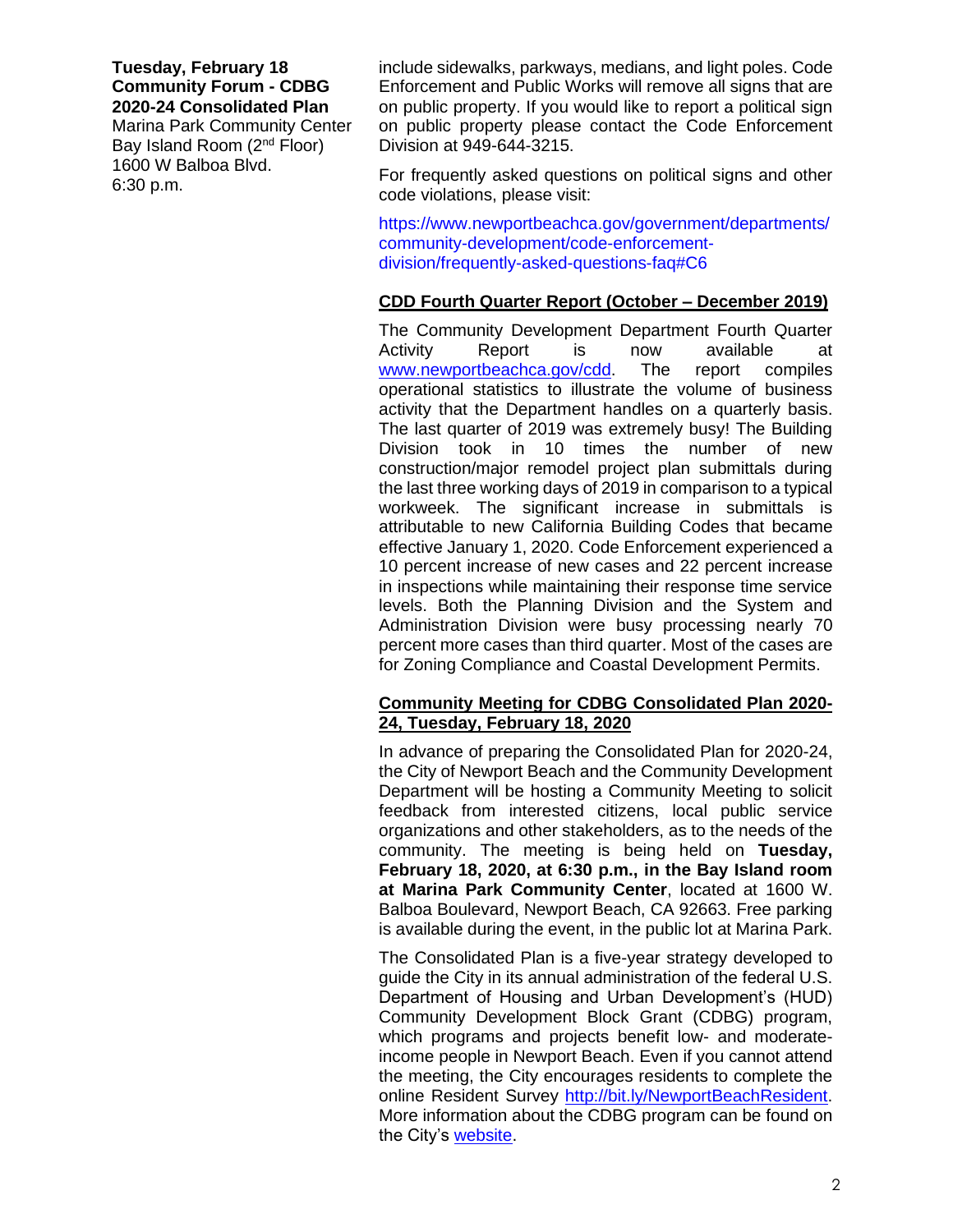# **AT&T Small Cell Use Permit Update**

Six minor use permit applications for small cell telecommunications facilities, submitted by AT&T, have been deemed complete and are being scheduled for a public hearing with the Zoning Administrator. The first application is on the [Zoning Administrator agenda](https://www.newportbeachca.gov/Home/Components/Calendar/Event/60033/72) for Thursday, February 13, 2020, at 3 p.m.; the meeting will be held in the Corona del Mar Conference Room in Bay 1E at City Hall, 100 Civic Center Drive, Newport Beach, CA 92660. These small cell applications are for facilities located on City-owned streetlight poles in the public right-of-way, pursuant to a Master License Agreement between AT&T and the City. Property owners within 300 feet of the sites will receive written notice in advance of the public hearing. Additional information regarding small cell telecommunications facilities is available on the City's [website.](https://www.newportbeachca.gov/government/departments/community-development/planning-division/frequently-asked-questions-faq/small-cell-technology)

# **Homeless Update**

City Net, the City's contracted social services provider, continues to assist people with accessing and navigating resources in the community. Their outreach efforts, coordinated with the City and County's resources, continue to provide housing opportunities for people experiencing homelessness in the community.

Last week, City Net case managers connected several people experiencing homelessness to appropriate social services agencies in Orange County, including:

- Helping one client obtain medical services through the County's Comprehensive Health Assessment Team.
- Referring another to the Hospitality House men's shelter in Santa Ana. Hospitality House, operated by The Salvation Army in Santa Ana since 1964, provides sobriety treatment programs and shelter in a supportive setting.
- A third client received an OCTA bus pass to travel to the DMV to obtain a new valid photo ID, which will allow him to access County resources.

In addition to the City Net team, Newport Beach's Rapid Response Team (comprised of staff from several City departments such as the Fire Department, OASIS Senior Center, and the Police Department) conducted outreach with the City's Homeless Liaison Officer. The team engages with homeless individuals in the field to help connect them with resources. Last week the team:

- Reconnected with a Veteran at the Balboa Pier who has applied to The Cove and the new Veterans' Village opening this Spring. The Cove will provide 12 units of supportive housing to military Veterans in Newport Beach. The Veterans' Village in Santa Ana provides 75 units of supportive housing to Veterans and their families.
- Engaged with people at the Newport Pier. Staff motivated one man to keep an appointment that day with Share Our Selves (SOS), a social services outreach provider in Costa Mesa, and ensured the man boarded the correct bus to the SOS office. Staff provided another man with a document needed to receive medical care and scheduled a doctor's visit for him.
- Spoke with several people at the Newport Transportation Center. Staff encouraged one man to visit SOS and helped connect him to free library resources that will assist in his job search. An elderly woman was referred to two senior housing opportunities in the area and was offered medical assistance for a foot injury.

### Feb. 27 Program to Focus on Youth Homelessness

On Thursday, Feb. 27, at 6 p.m. the City will host a program to address youth homelessness, featuring staff from Project Hope Alliance. Project Hope Alliance works to end homelessness among elementary to high-school age youth in our community. The free program will be in the Friends Meeting Room at the Central Library, 1000 Avocado Avenue.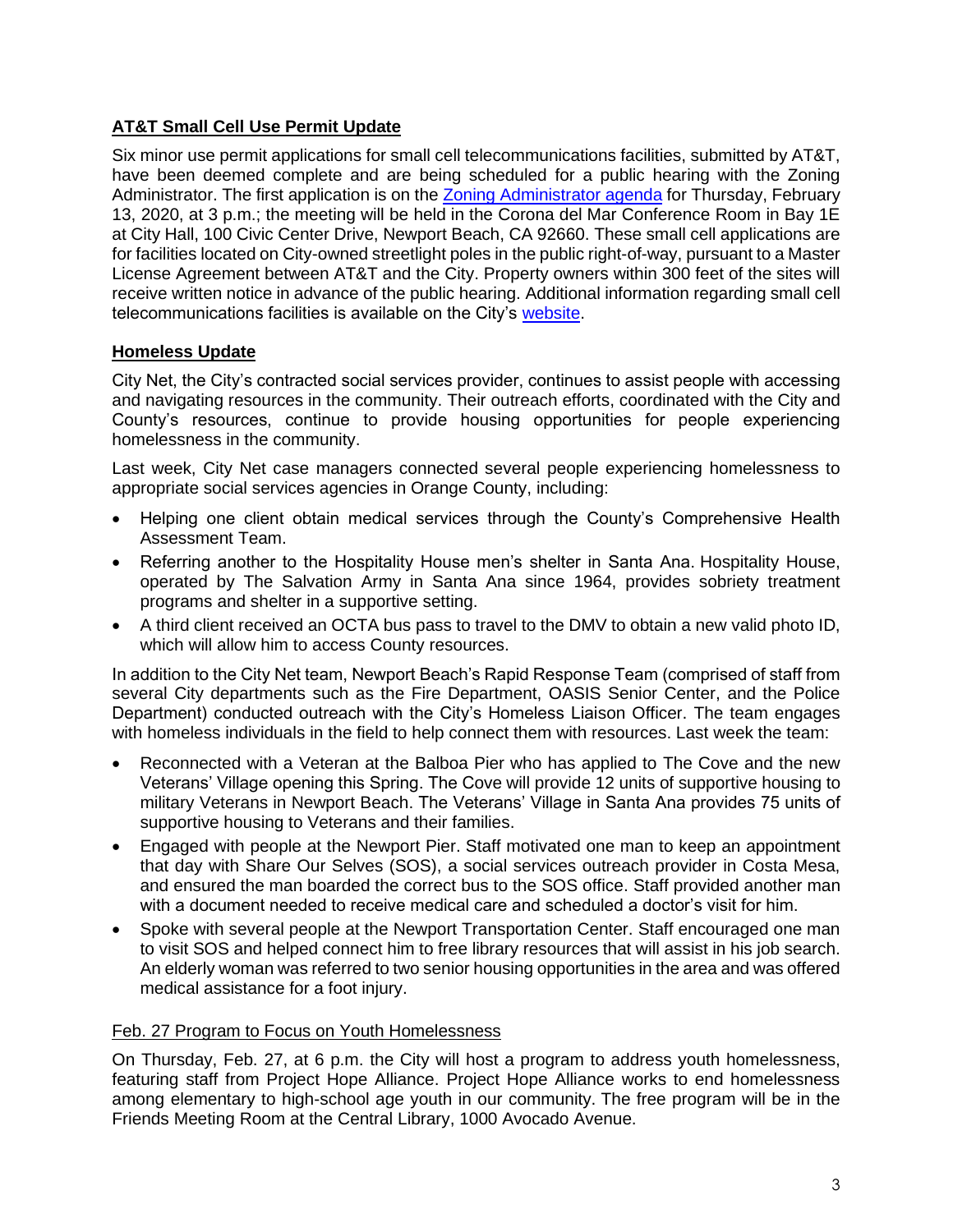## **City Arts Commission to select works for Sculpture Exhibition in Civic Center Park, Phase V**

At the February 13 meeting, the City Arts Commission will recommend ten of the submitted works for inclusion in the Sculpture Exhibition, as well as three alternates. The public is encouraged to attend to offer their input on the submitted works. In preparation for the selection of works, the City Arts Commission conducted an online survey that invited the public to select individual works for inclusion in Phase V. The February 13 regular City Arts Commission meeting includes a curatorial selection panel where the public can express their preferences. In addition to the City Arts Commissioners, the panel will include David Michael Lee and Tyler Stalling.

Mr. Lee is Director and Curator of the Coastline Art Gallery at Coastline College in Newport Beach, where he also teaches art. Previously, he oversaw the Phyllis & Ross Escalette Permanent Collection of Art at Chapman University. He holds a BA in photo/studio arts from Columbia College Chicago, and an MFA in drawing, painting and printmaking from California State University Fullerton. He has curated or organized nearly 100 exhibitions at university, community and private art galleries in the region. As an artist, his work has been seen in seven solo exhibitions and nearly 100 group exhibitions. He studied painting with the celebrated late artist Tony DeLap.

Mr. Stallings is director of Orange Coast College's Frank M. Doyle Arts Pavilion. He was Artistic Director at UCR ARTSblock's -- encompassing the California Museum of Photography and the Barbara & Art Culver Center of the Arts, from 2007‐2017, and was Chief Curator at Laguna Art Museum from 1999‐2006. He co‐edited the anthology, Uncontrollable Bodies: Testimonies of Identity and Culture (Seattle: Bay Press, 1994) and is the author of an essay collection, *Aridtopia: Essays on Art & Culture from Deserts in the Southwest United States* (Blue West Books, 2014).

The curatorial panel assessment will include the following:

- All top-scoring artworks in the online public survey will be considered and discussed. Additional images of the highest scoring works will be reviewed. Additional information provided in application such as a statement of interest and resume may beused to help narrow down submissions.
- Works will be considered in light of the following criteria:
	- o Artistic Merit:
		- **EXTENDING** Artwork is of high quality and demonstrative of originality and artistic excellence.
		- **E** Artist has strong professional qualifications.
	- o Durability:
		- The artwork is made of high-quality materials, which can withstand the natural outdoor elements of coastal Southern California.
		- **EXE** Artwork requires minimal to no maintenance.
	- o Practicality:
		- **EXECT** Artwork is of appropriate subject matter for audiences of all ages.
		- **EXECT** Artwork is safe and shall not exhibit unsafe conditions or factors that may bear on public liability.
	- o Site appropriateness:
		- **EXECT** Artwork is suitable in scale to be seen in environment.
		- **EXECT** Artwork is suitable for viewing from all angles.
- **•** Ten artworks and three alternates of various sizes, mediums, and subject matter will be recommended.
- Based on scale and impact of work, the committee will assign artworks to site locations.